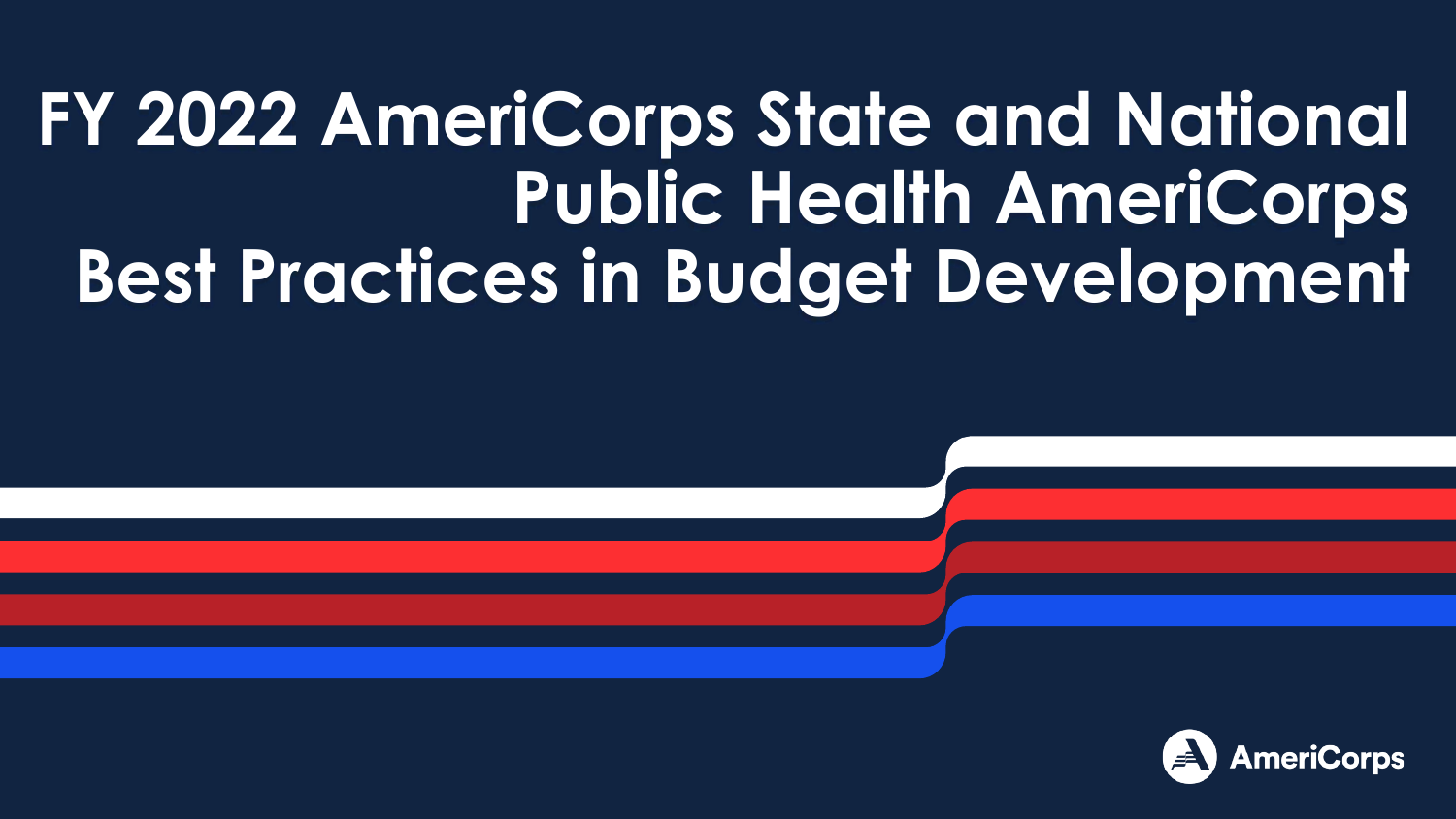# **Budget Function**



An approved AmeriCorps budget is part of the grantee's contractual obligation and:

- •A financial blueprint
- •Helpful to ensure compliance
- •A tool for measuring progress and monitoring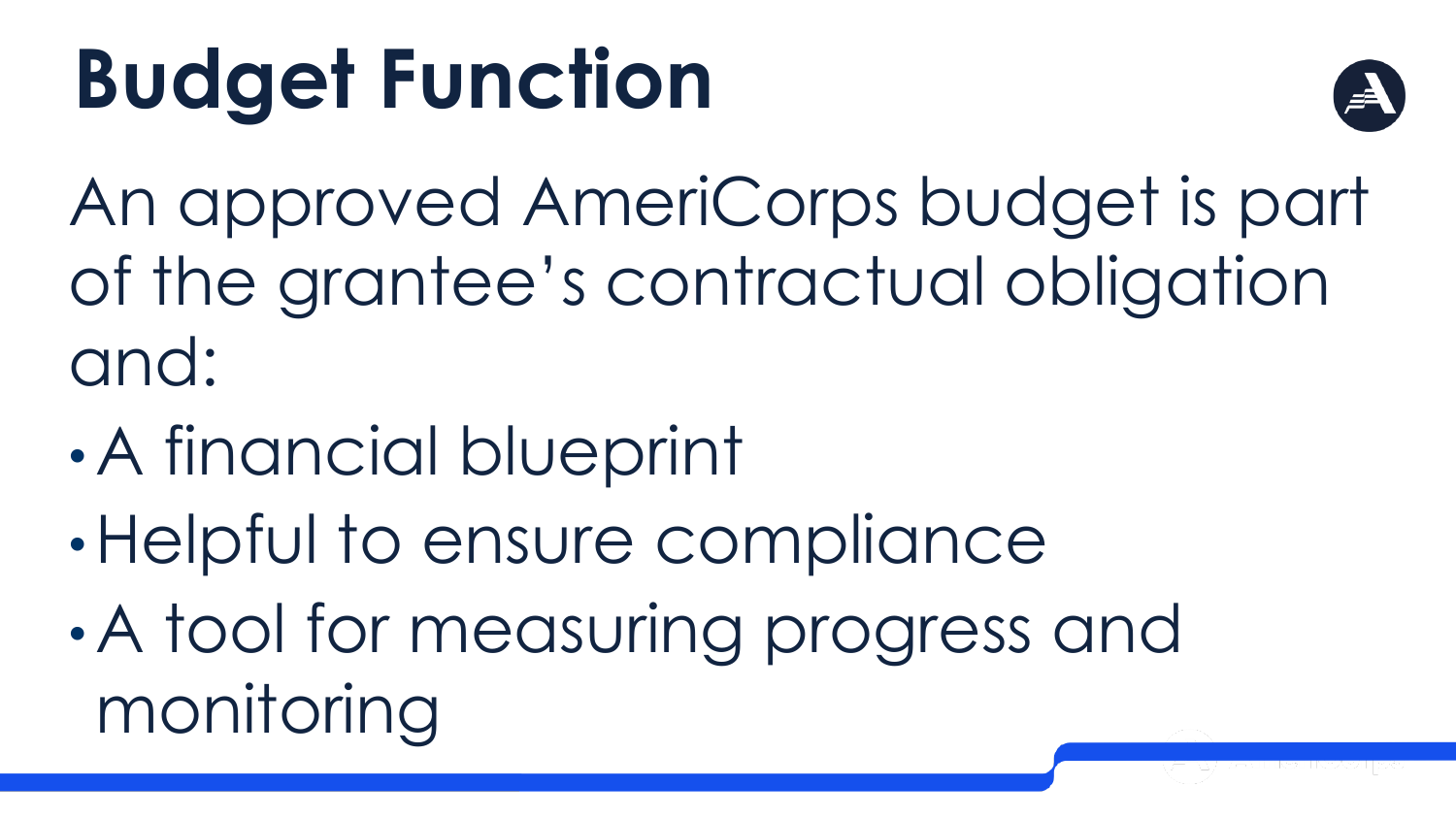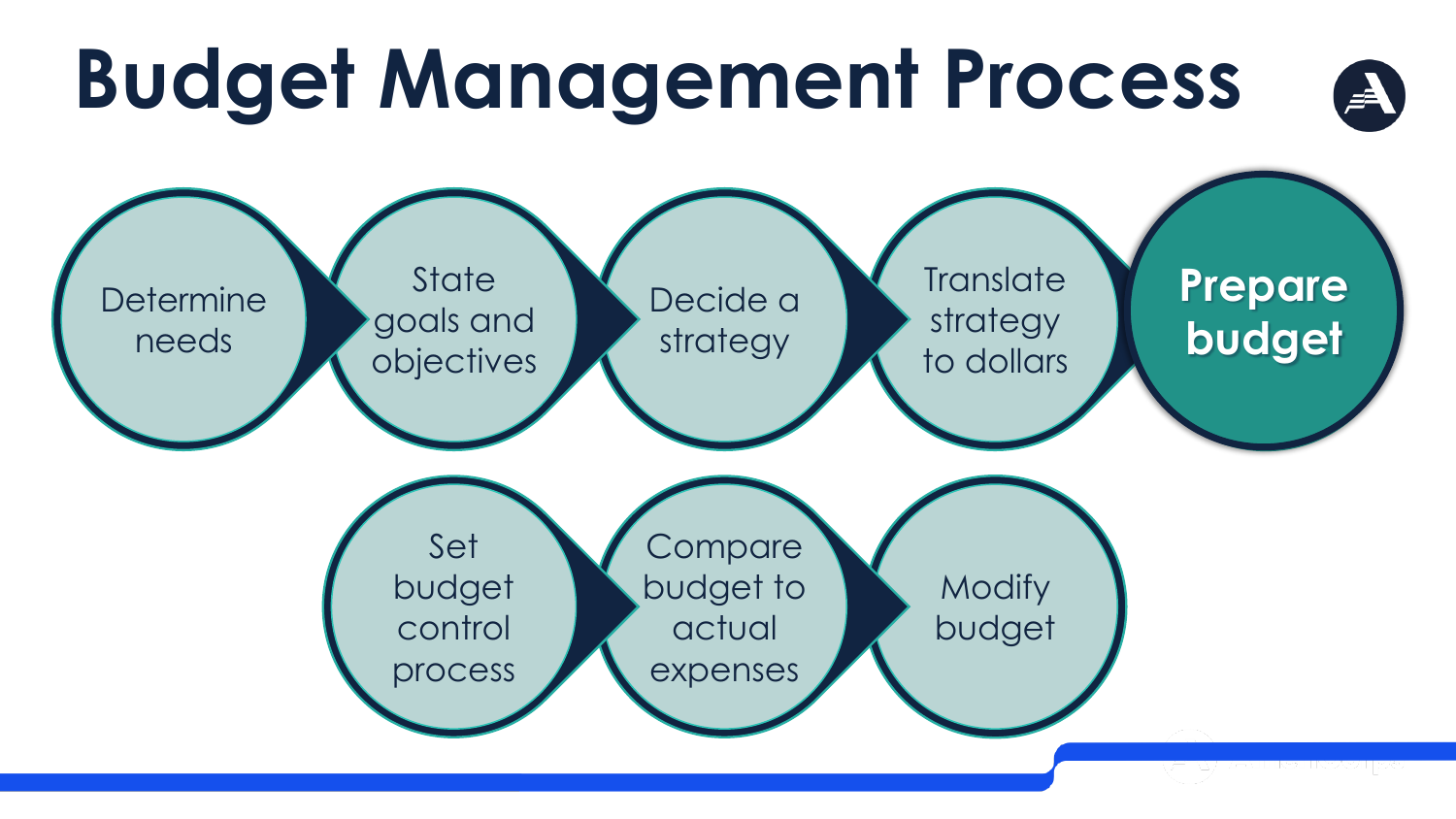# **Budget Basics**



•Realistic

•Consistent

•Flexible

- •Realistic scope
- •Appropriate detail
- •Competitive proposal
- •Compliance
- •Effective delivery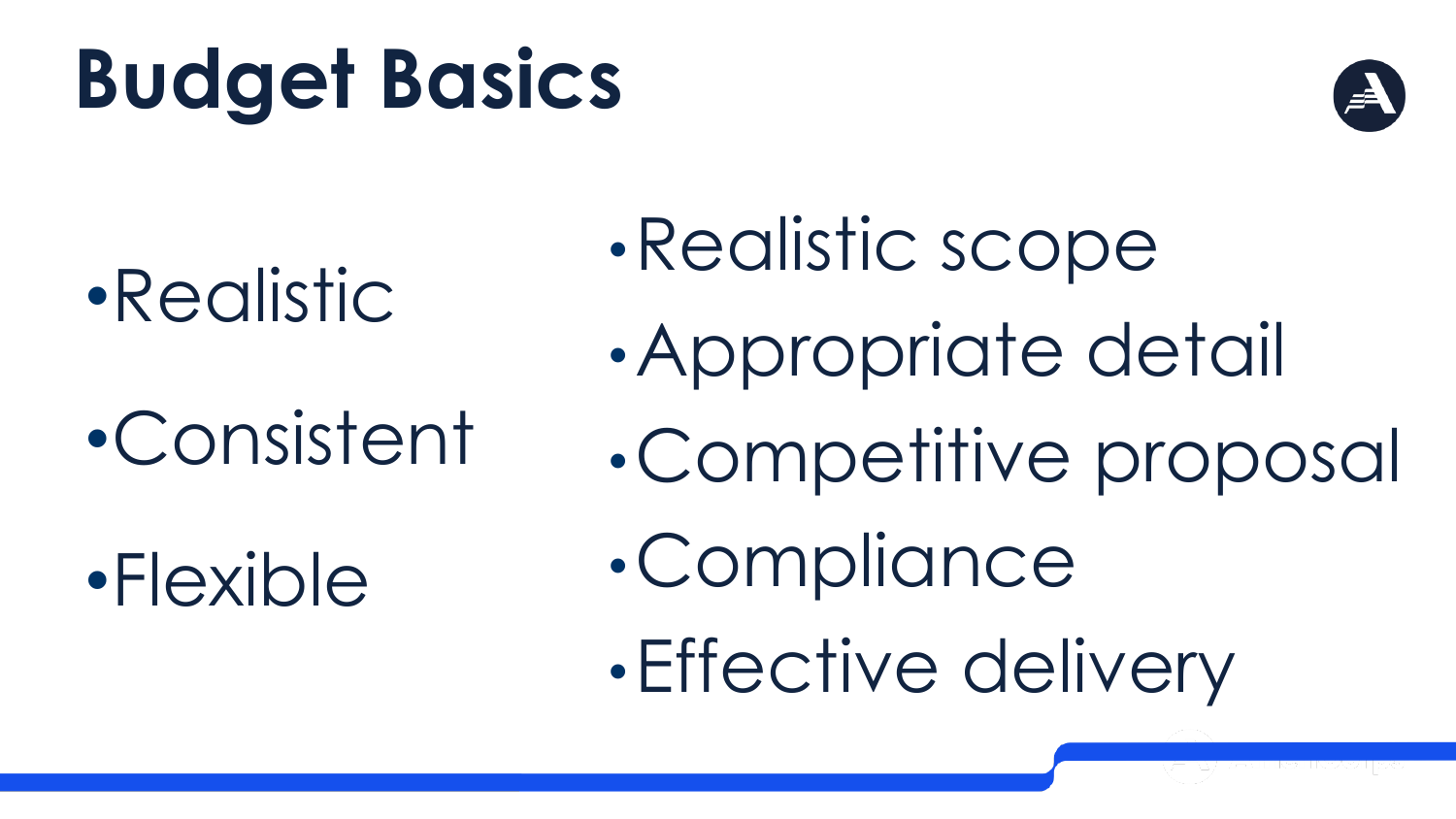# **Budget Narrative**



- Follow instructions in NOFO and App Instructions
- Include allowable, reasonable, necessary, and allocable costs, as defined by 2 CFR 200 *[https://ecfr.federalregister.gov](https://ecfr.federalregister.gov/)*
- Estimate resources needed to achieve program goals
- Organize narrative to fit budget categories
- Provide adequate descriptions
- 5 Check your math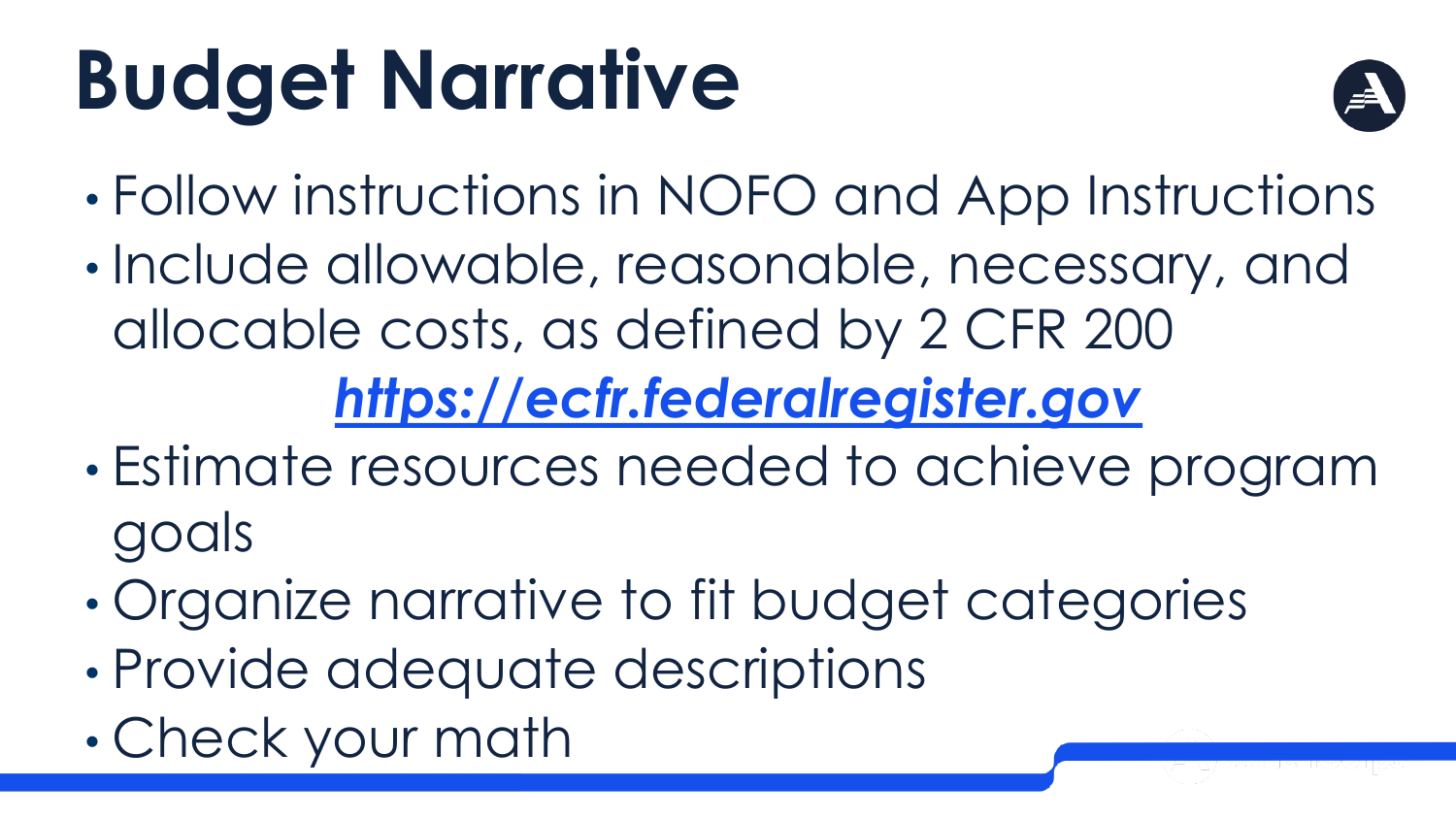# **Unallowable Costs - Examples**



- Lobbying
- Entertainment and alcohol
- Fundraising
- Expenses not tied to program objectives
- Costs that constitute waste, fraud, and abuse
- Unreasonable from "prudent person" perspective
- Costs with no logical basis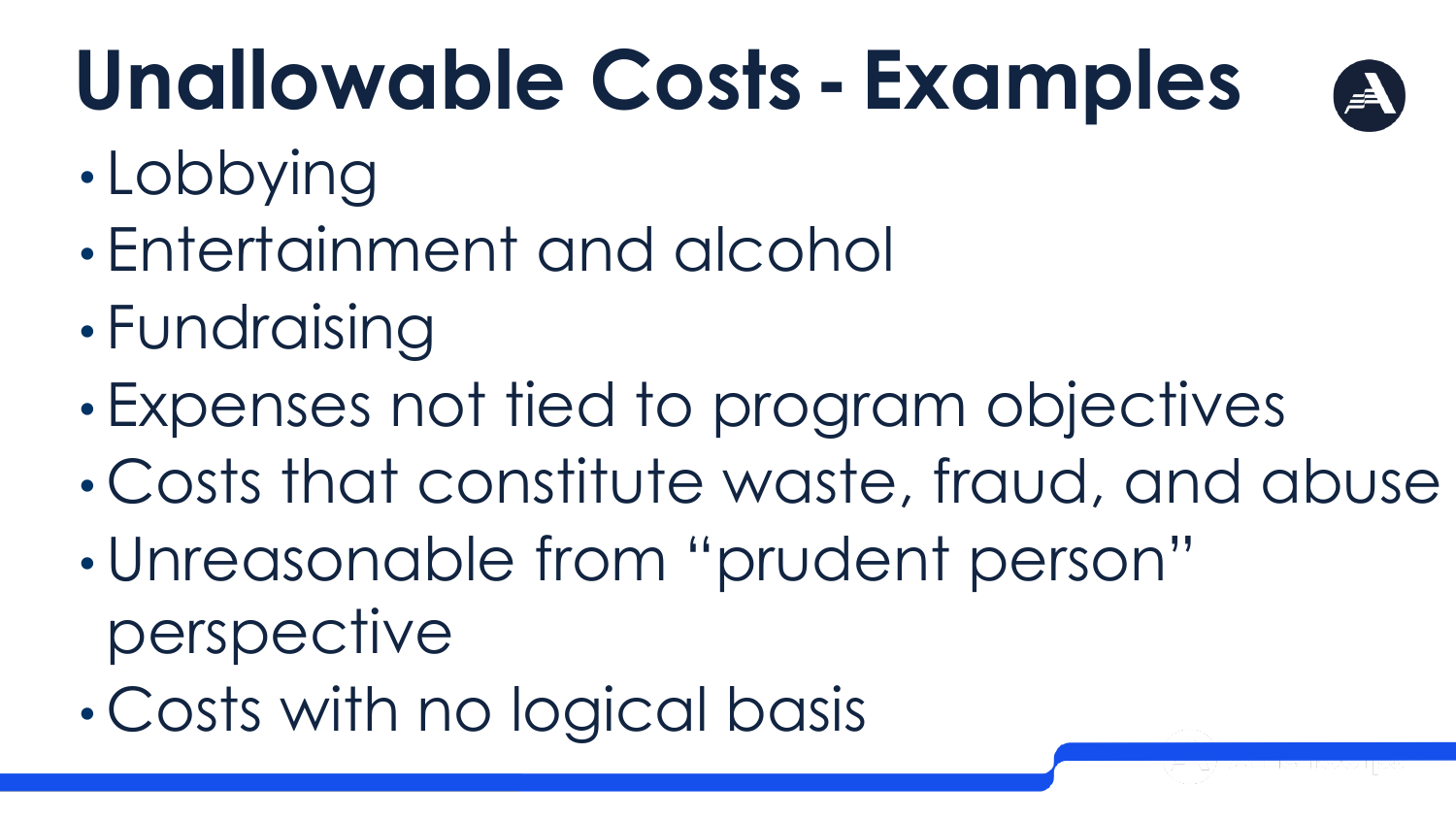# **Match is not required**



If included in the budget, matching resources must be:

•Necessary

•Allowable

•Reasonable

- •Allocable
- •Compliant
- •Documented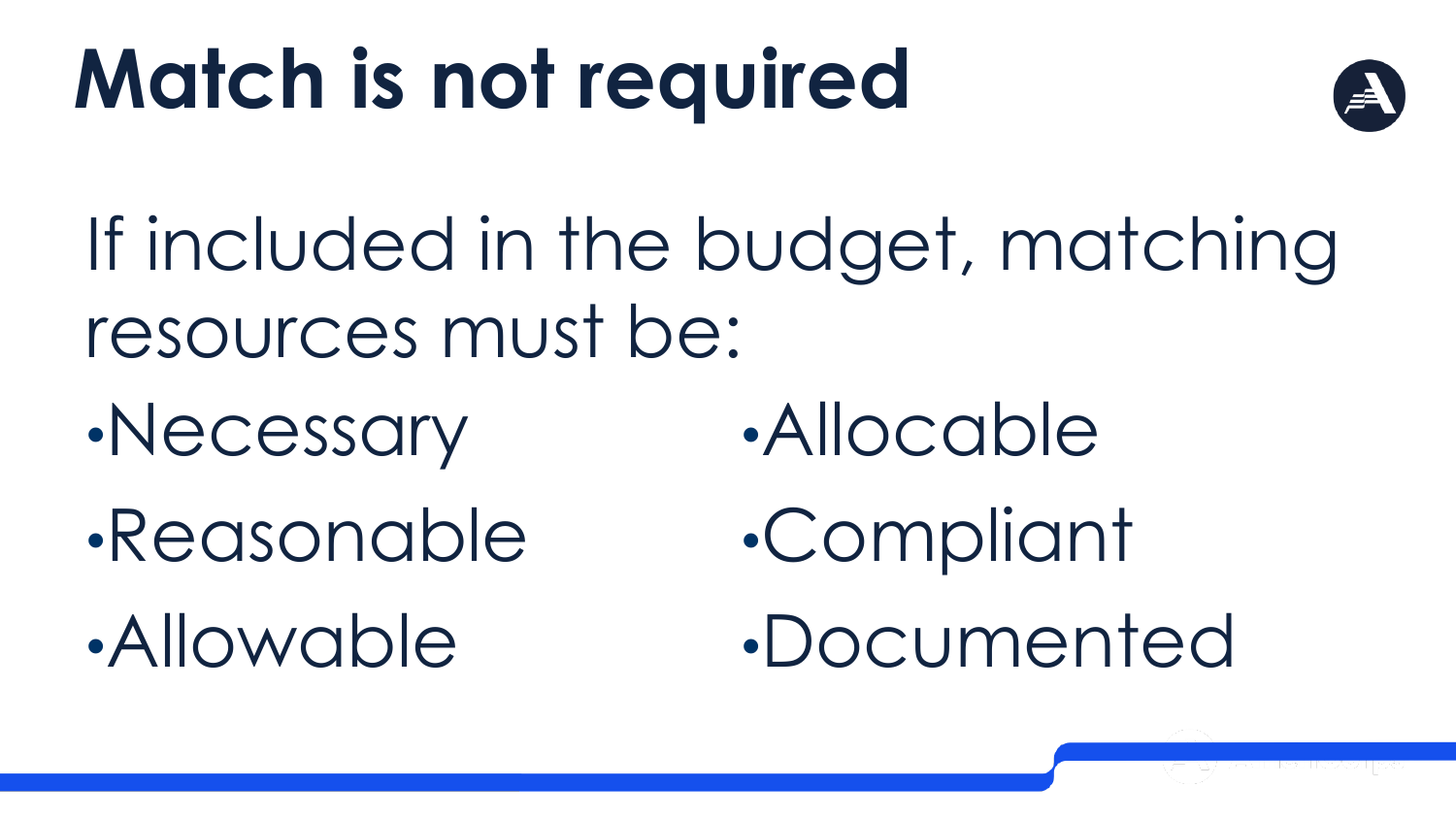# **Budget Structure**



#### **Separated by major categories and divided into AmeriCorps\* and Grantee shares**

**Direct Costs Administrative or Indirect Costs**

*Attributable to Program Goals For Common Organizational Goals*

Examples:

- Program staff salaries and fringe benefits
- Member and staff travel
- **Member gear**
- NSCHC
- **Member living allowances**

Examples:

- Management staff salaries and fringe benefits
- Accounting and legal services
- Office equipment
- Rent and leases
- General liability insurance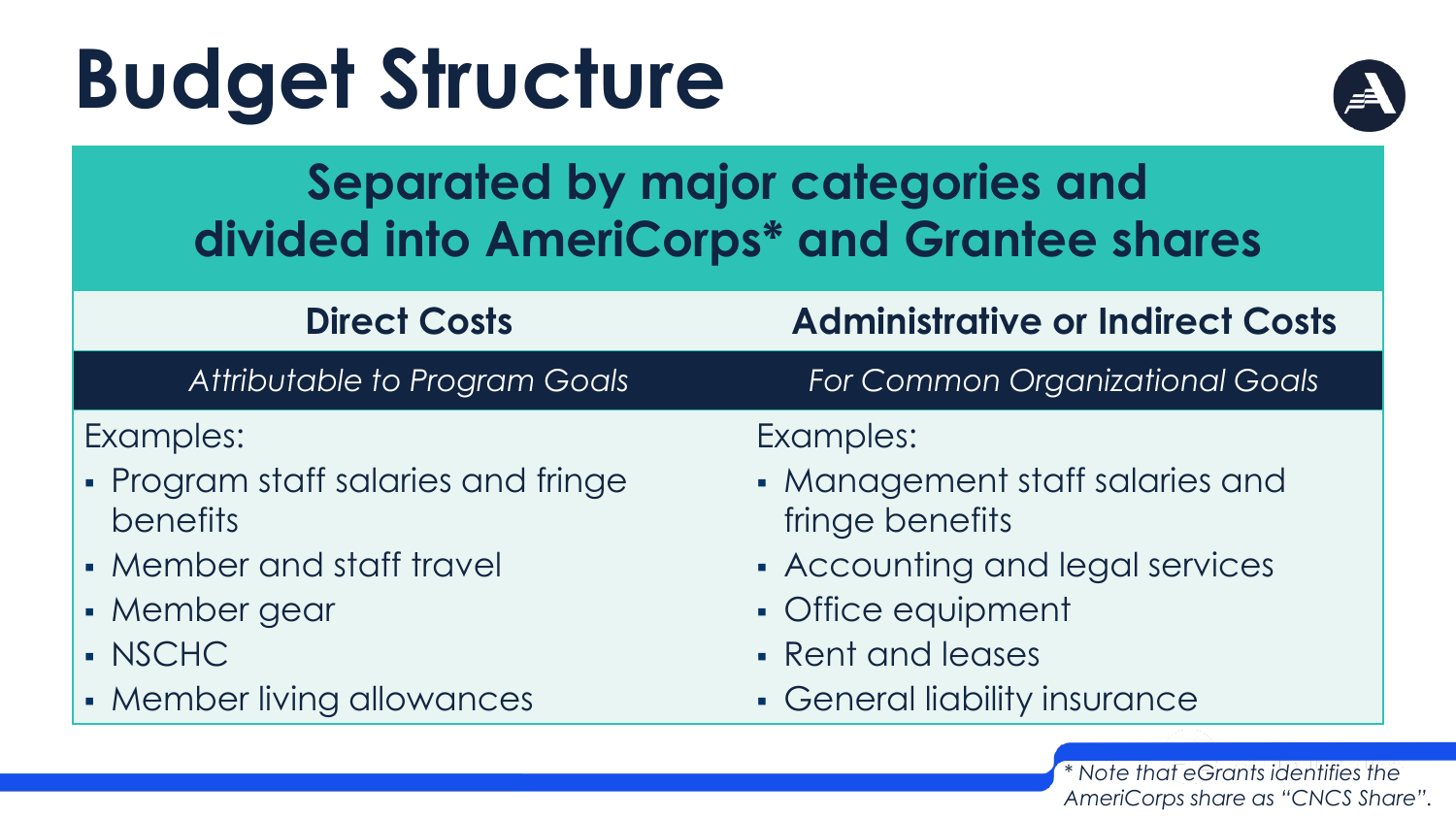# **Program Operating Costs**

#### Section I.

- A. Personnel Expenses
- B. Personnel Fringe Benefits
- C. Travel
	- 1. Staff Travel
	- 2. Member Travel
- D. Equipment
- E. Supplies
- F. Contractual and Consultant Services
- G. Training
	- 1. Staff Training
	- 2. Member Training
- H. Evaluation
- I. Other Program Operating Costs

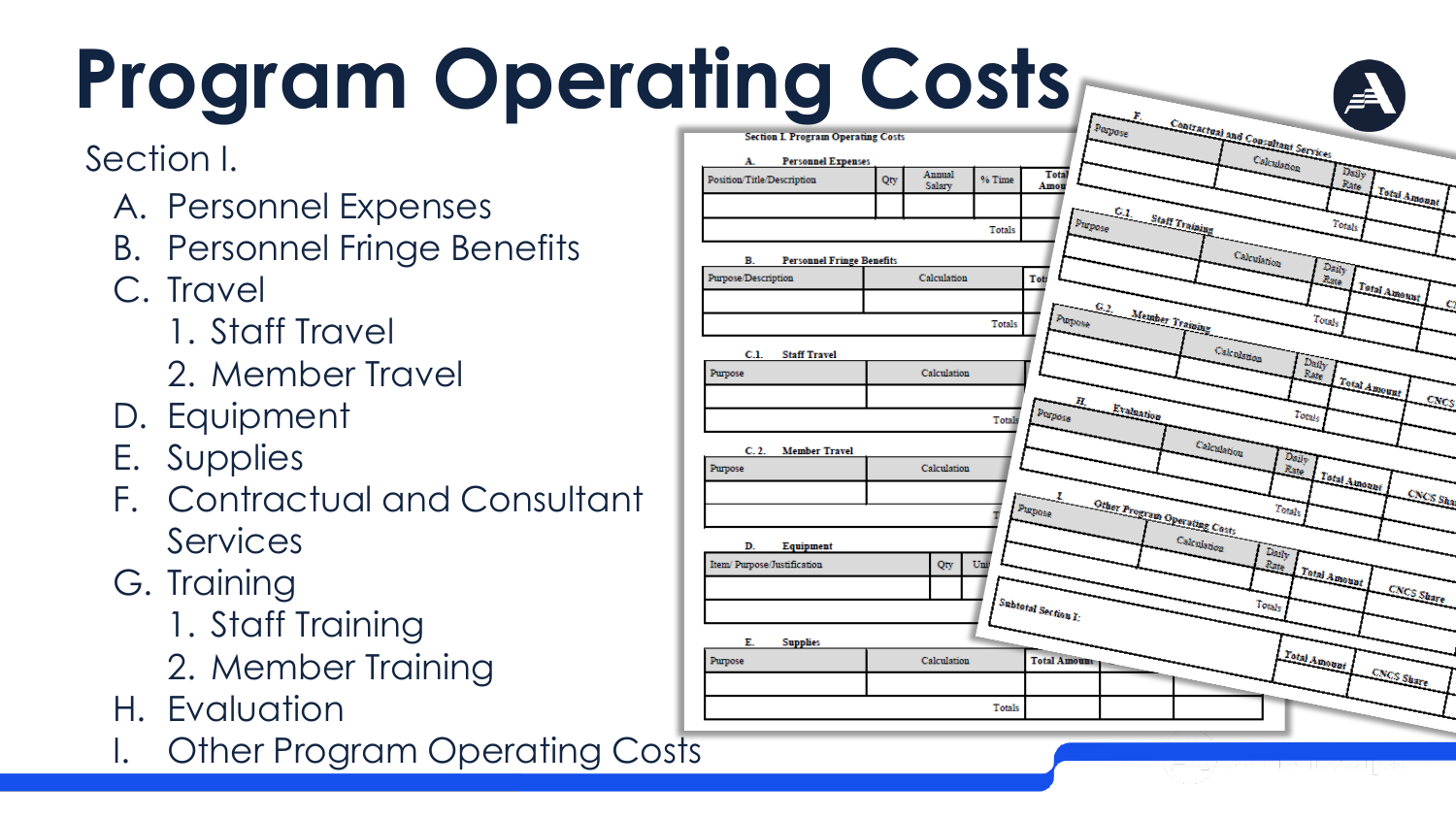### **Budget Narrative Section I - Sample**

#### **1. Staff Travel**

| <b>Purpose</b>                                                                | <b>Calculation</b>                                                                                                           | <b>Total Amount</b> | <b>CNCS Share</b> | <b>Grantee Share</b> |
|-------------------------------------------------------------------------------|------------------------------------------------------------------------------------------------------------------------------|---------------------|-------------------|----------------------|
| <b>ED and PD travel, 4-day AmeriCorps-</b><br>sponsored Grantee Training (DC) | 2 staff                                                                                                                      | \$2,930             | \$2,930           | \$0                  |
|                                                                               | rogram site monitoring and oversight   40 trips, average 29.7 miles round trip @ \$0.60/mile                                 | \$713               | \$0               | \$713                |
| PD and PC travel, Regional training<br><b>N</b> inference                     | (airfare - \$498; Lodging - \$132/night, 2 nights; per diem  <br>- \$71/day, 3 days; ground transportation - \$50) x 2 staff | \$1,954             | \$977             | \$977                |
| Member Travel as part of workday<br>(between worksites)                       | Avg 20 mi/week, 50 weeks, 38 members, \$0.60/mile<br>(mileage rate determined by organizational policy)                      | \$22,800            | \$11,400          | \$11,400             |
|                                                                               | Subtotal                                                                                                                     | \$28,397            | \$15,307          | \$13,090             |

|            | <b>Purpose</b>                                                                | <b>Calculation</b>                                                                                                             | <b>Total Amount</b> | <b>CNCS Share</b> | <b>Grantee Share</b> |
|------------|-------------------------------------------------------------------------------|--------------------------------------------------------------------------------------------------------------------------------|---------------------|-------------------|----------------------|
|            | <b>ED and PD travel, 4-day AmeriCorps-</b><br>sponsored Grantee Training (DC) | (airfare - \$600; Lodging - \$177/night, 3 nights; per diem  <br>- \$71/day, 4 days; ground transportation - \$50) x 2 staff   | \$2,930             | \$2,930           | \$0                  |
| P'         | gram site monitoring and oversight                                            | 40 trips, average 29.7 miles round trip @ \$0.60/mile<br>(mileage rate determined by organizational policy)                    | \$713               | \$0               | \$713                |
| conference | PD and PC travel, Regional training                                           | (airfare - \$450; Lodging - \$132/night, 2 nights; per diem  <br>$-$ \$71/day, 3 days; ground transportation - \$50) x 2 staff | \$1,954             | \$977             | \$977                |
|            |                                                                               | Subtotal                                                                                                                       | \$5,597             | \$3,907           | \$1,690              |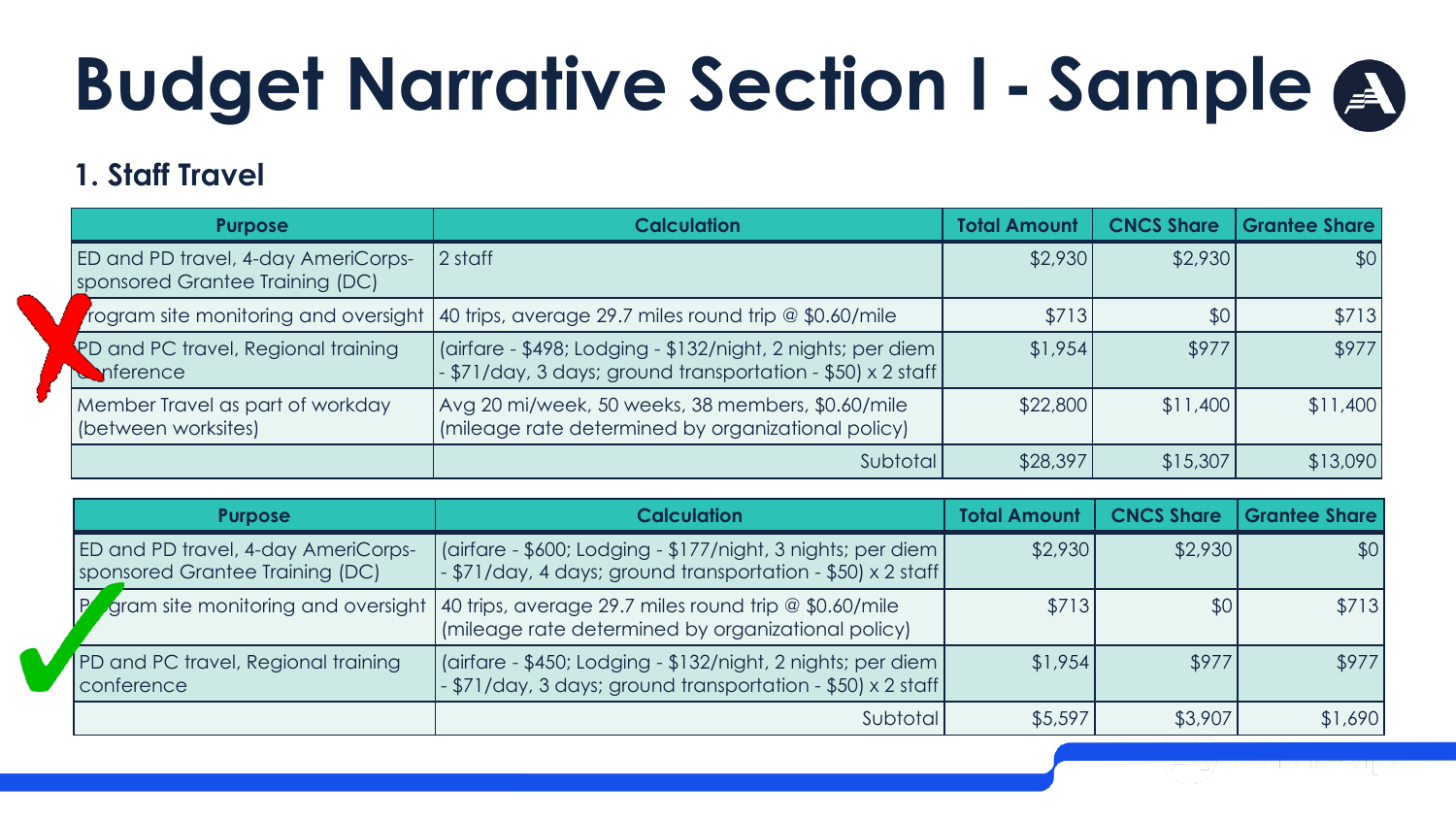### **Budget Narrative Section I - Sample**

#### **E. Supplies**

| <b>Purpose</b>          |                          | <b>Calculation</b> | <b>Total Amount</b> | <b>CNCS Share</b> | <b>Grantee Share</b> |
|-------------------------|--------------------------|--------------------|---------------------|-------------------|----------------------|
| <b>Office Supplies</b>  | Avg \$40/month           |                    | \$400               | \$0               | \$400                |
| Computers for new staff |                          |                    | \$2,200             | \$1,100           | \$1,100              |
| <b>Member Supplies</b>  | \$185/member, 38 members |                    | \$7,000             | \$2,800           | \$4,200              |
|                         |                          | Subtotal           | \$9,600             | \$3,900           | \$5,700              |

| <b>Purpose</b>                                                   | <b>Calculation</b>                                                                  | <b>Total Amount</b> | <b>CNCS Share</b> | <b>Grantee Share</b> |
|------------------------------------------------------------------|-------------------------------------------------------------------------------------|---------------------|-------------------|----------------------|
| AmeriCorps member service gear (includes<br>the AmeriCorps Logo) | 38 members, 3 shirts @ \$26/shirt                                                   | \$2,964             | \$2,964           | \$0                  |
| <b><i>Office Supplies</i></b>                                    | Avg \$40/month                                                                      | \$480               | \$0 <sub>1</sub>  | \$480                |
| Computers for new staff                                          | 2 @ \$1,100/each (laptop, external keyboard<br>and mouse, monitor, docking station) | \$2,200             | \$1,100           | \$1,100              |
| <b>Member Supplies</b>                                           | Avg \$185/member                                                                    | \$7,000             | \$2,800           | \$4,200              |
|                                                                  | Subtotal                                                                            | \$12,644            | \$6,864           | \$5,780              |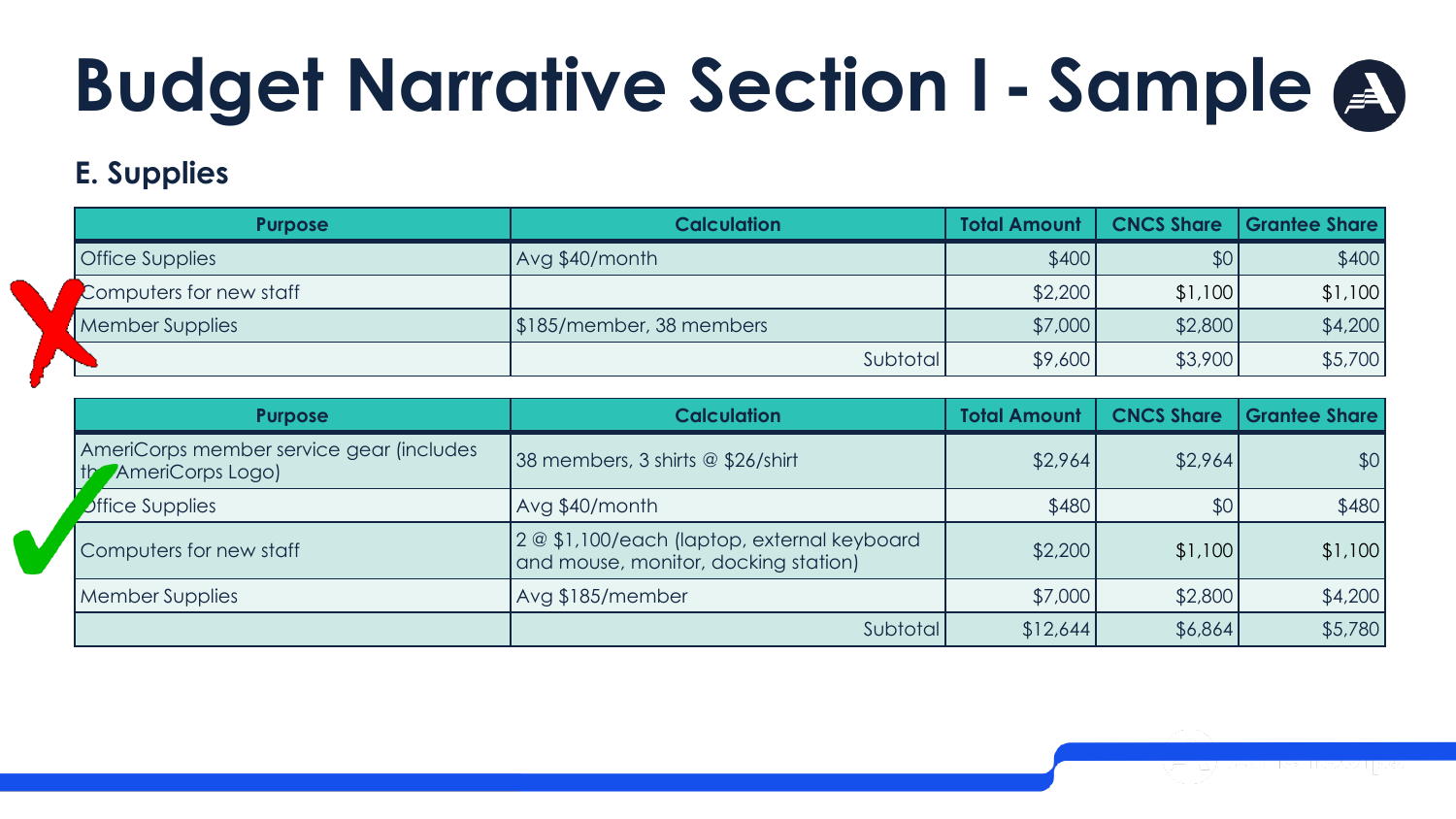# **Member Costs**

Section II.

A.Living Allowance

B. Member Support Costs

- FICA
- Health Care
- Worker's Compensation
- Unemployment Insurance
- Other Member Support Costs

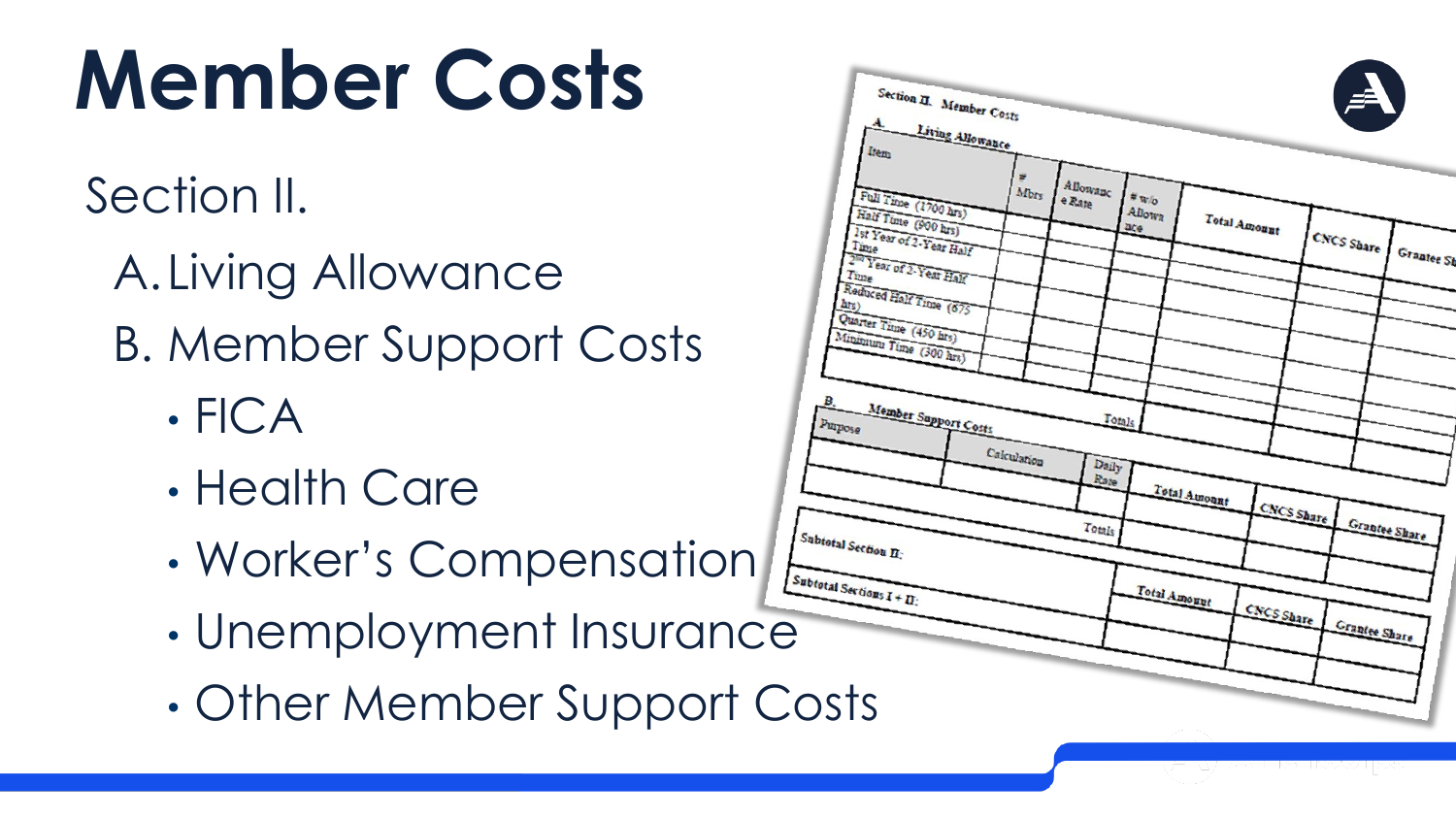### **Budget Narrative Section II - Sample**

#### **B. Member Support Costs**

| <b>Purpose</b>                                                                      | <b>Calculation</b>         | <b>Total Amount</b> | <b>CNCS Share</b> | <b>Grantee Share</b> |
|-------------------------------------------------------------------------------------|----------------------------|---------------------|-------------------|----------------------|
| <b>LEICA:</b> total member living allowances of<br>\$817,000                        | \$817,000 @ 5%             | \$40,850            | \$40,850          | \$0                  |
| Health Care: Estimated 35 FT (of 38) and 8 HT<br>$\sim$ f 10) members @ \$258/month | \$258/month for 43 members | \$133,128           | \$133,1288        | \$0                  |
|                                                                                     | Subtotal                   | \$173,978           | \$173,978         | \$0                  |

| <b>Purpose</b>                                                                                              | <b>Calculation</b>                                           | <b>Total Amount</b> | <b>CNCS Share</b> | <b>Grantee Share</b> |
|-------------------------------------------------------------------------------------------------------------|--------------------------------------------------------------|---------------------|-------------------|----------------------|
| FICA: total member living allowances of<br>\$817,000                                                        | \$817,000 @ 7.65%                                            | \$62,501            | \$62,501          | \$0                  |
| <b>Cold to Care Estimated 35 FT (of 38) members</b><br>@ \$258/month (provided by host site, off-<br>budget | \$258/month for 35 members (\$108,360<br>covered off budget) | \$0                 | \$0               | \$0                  |
| Worker's Compensation for all members)                                                                      | 2% of total member living allowances                         | \$16,340            | \$16,340          | \$0                  |
|                                                                                                             | Subtotall                                                    | \$78,841            | \$78,841          | \$0                  |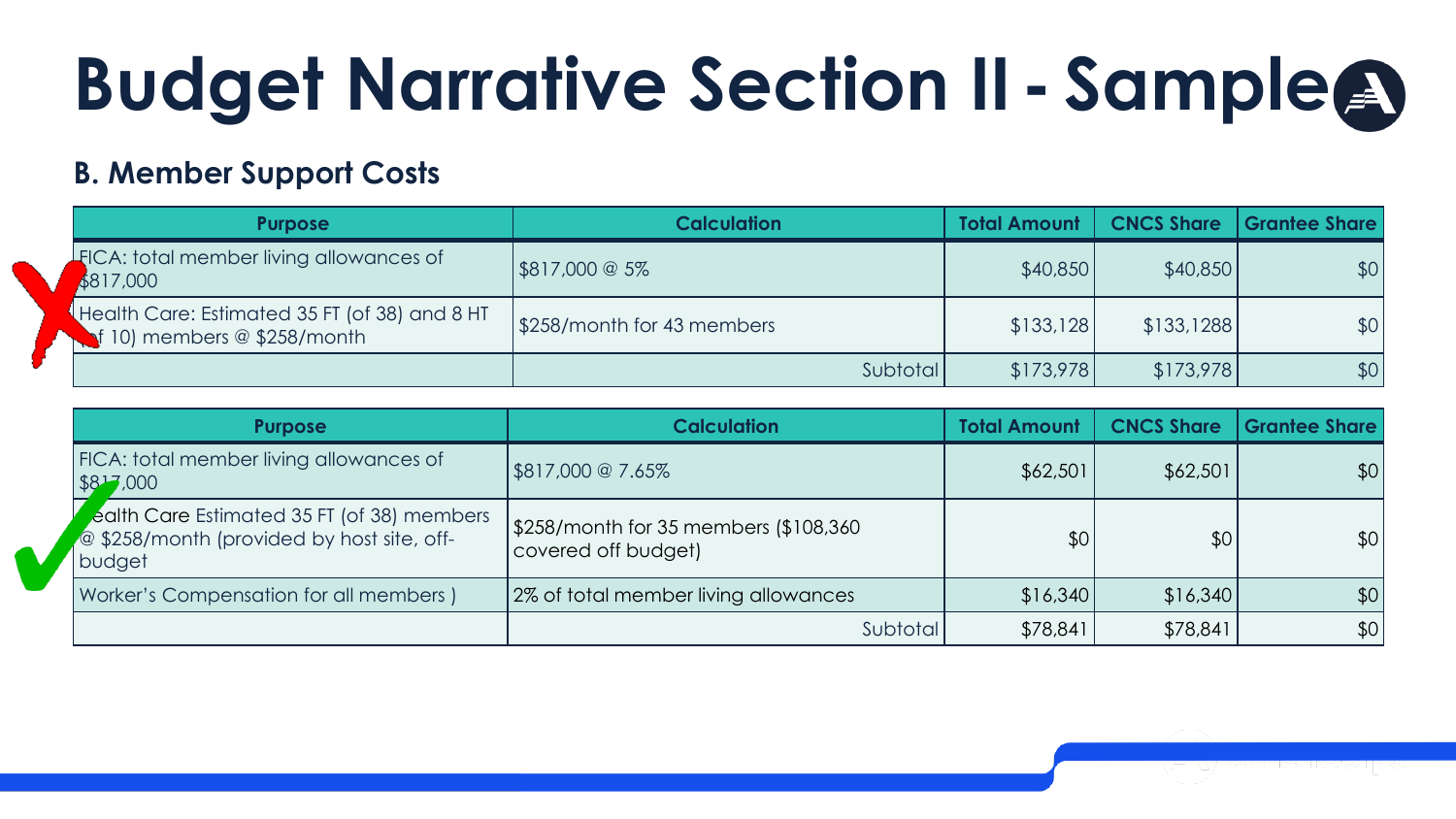## **Administrative and Indirect Costs**

Section III.

- A.Federally Approved Indirect Cost Rate
	- Requires approved rate from Federal government
	- Approved rate constitutes documentation
- B. 10% De Minimis Rate
	- If selected, must use consistently across all federal awards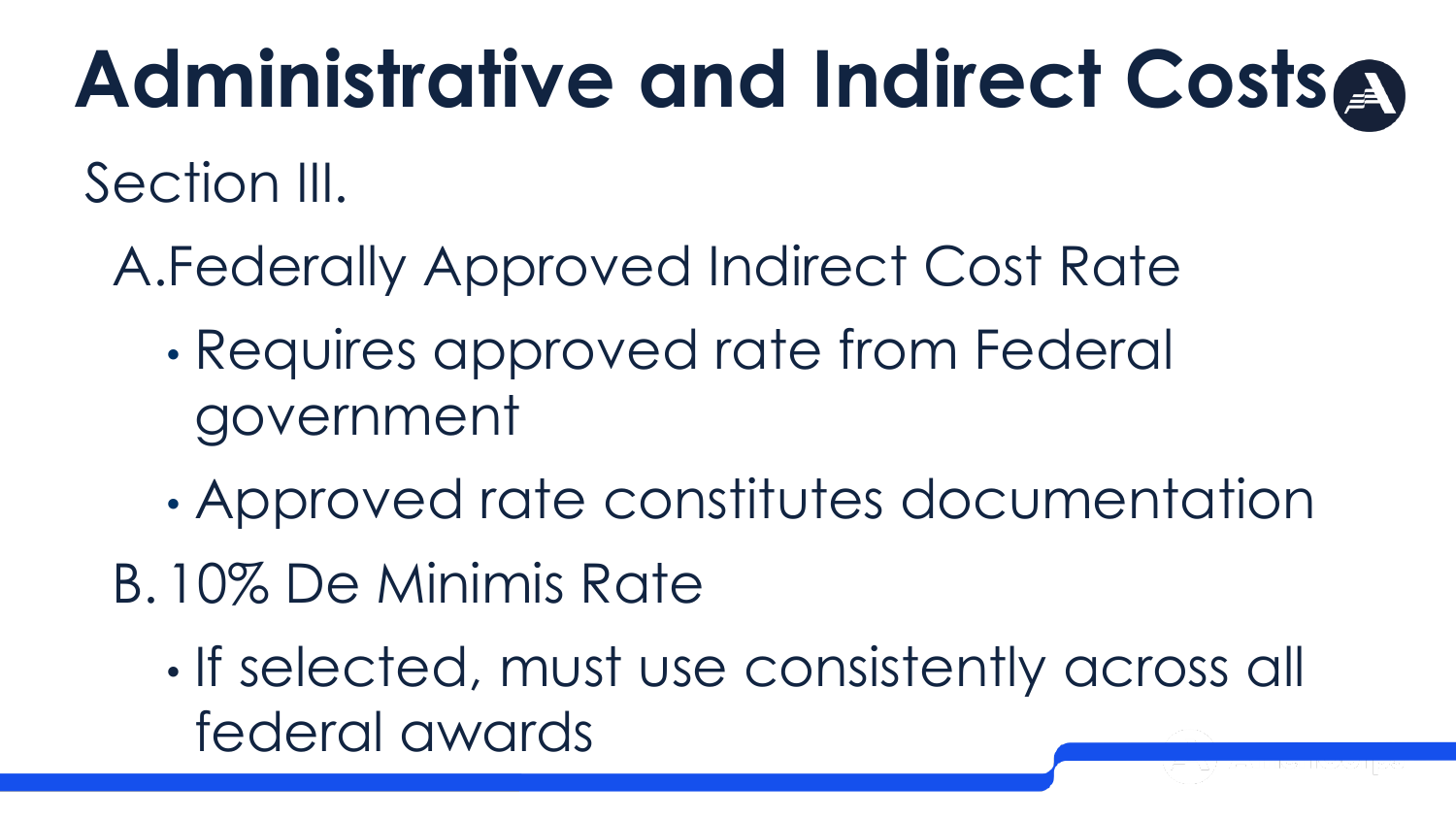#### **Budget Narrative Section III – Sample Entries**

#### **B. Federally Approved Indirect Cost Rate**

| Cost Type Cost Basis | Calculation                                                                 | $\parallel$ Rate | Rate<br>Claimed |          |         | Total Amount   CNCS Share    Grantee Share |
|----------------------|-----------------------------------------------------------------------------|------------------|-----------------|----------|---------|--------------------------------------------|
|                      | Provisional Total salaries \$93,327 x .485 = $\ \text{Provisional}\ $ 48.5% |                  | 45%             | \$41,997 | \$8,370 | $$33,627$                                  |

#### **B. Federally Approved Indirect Cost Rate**

| ∥ Cost Type ∥ Cost Basis | <b>Calculation</b>                                                                                                                                                                           | Rate | l Rate<br>Claimed II | Total<br>Amount |          | CNCS Share    Grantee Share |
|--------------------------|----------------------------------------------------------------------------------------------------------------------------------------------------------------------------------------------|------|----------------------|-----------------|----------|-----------------------------|
|                          | <sup>II</sup> De Minimis Modified Total $\left\  \frac{\$1,167,395 \times .10}{\$} \right\ $ (claiming 5% of CNCS $\left\  \frac{\$1,167,395 \times .10}{\$} \right\ $<br>direct costs only) | 10%  | 5%                   | \$61.405        | \$61.405 | \$0\$                       |

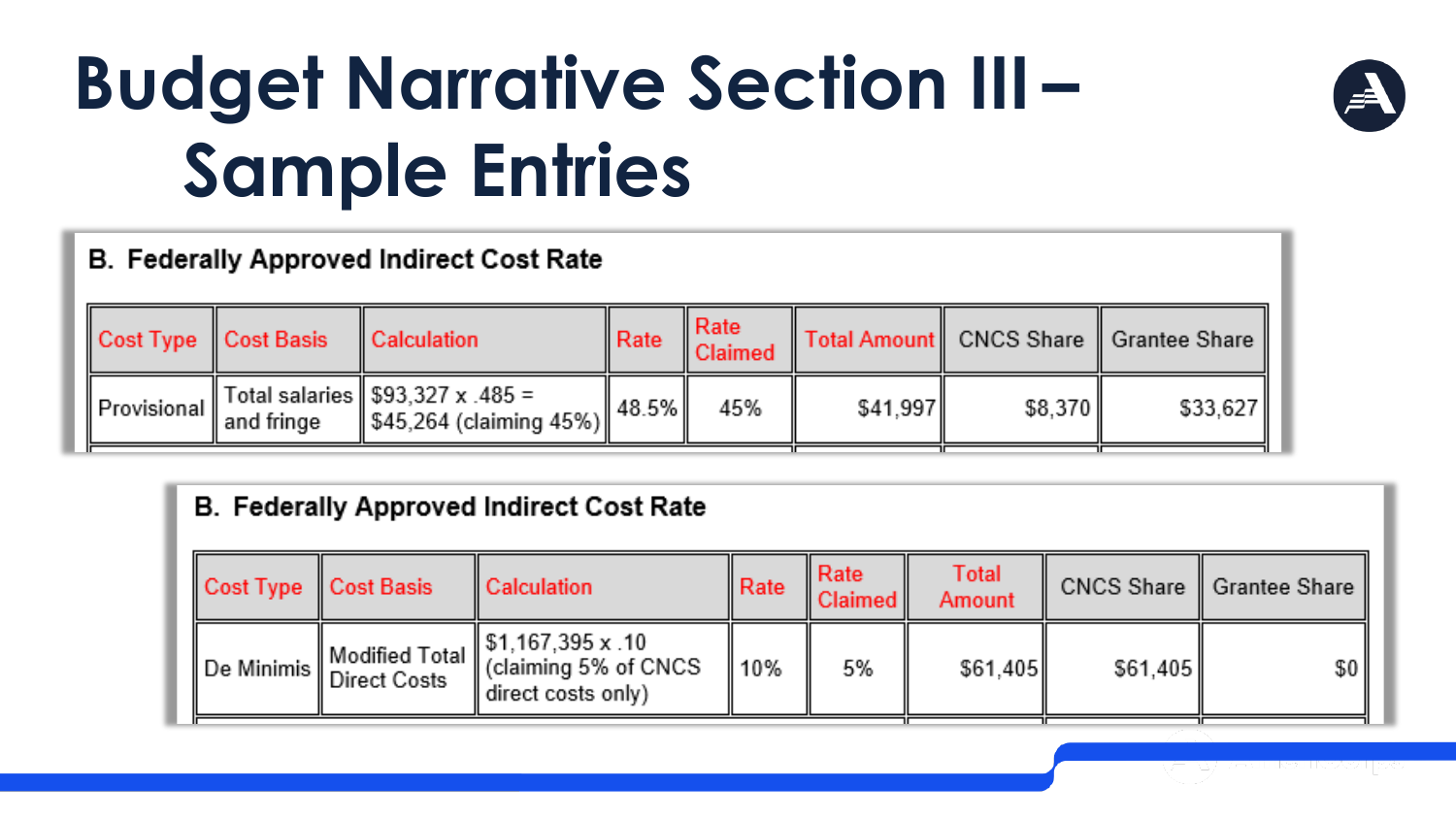### **Source of Funds**



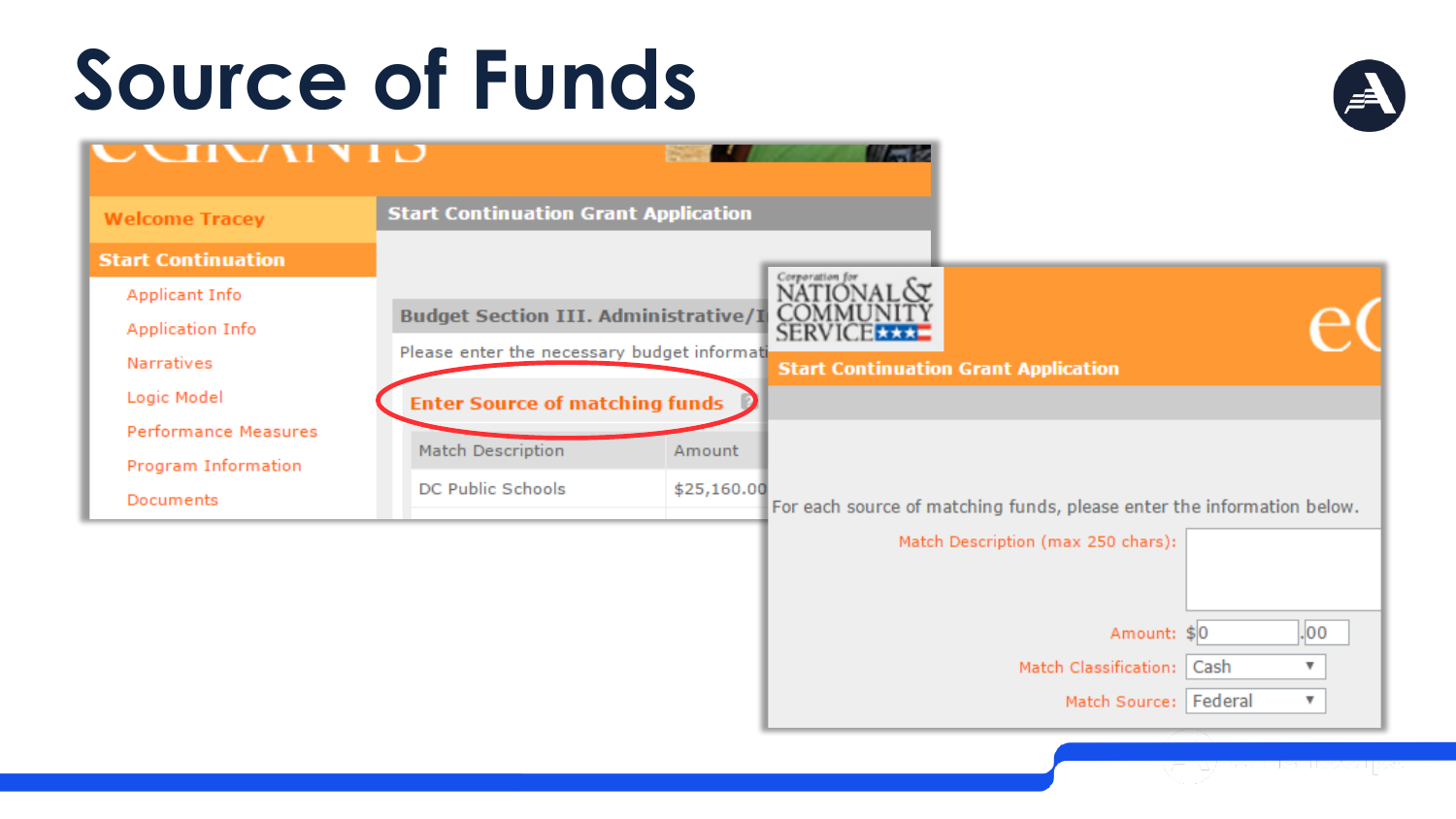# **Source of Funds – Sample Entry**

#### **Source of Matching Funds**

| <b>Match Description</b>                 | Amount         | Match Classification | Match Source |
|------------------------------------------|----------------|----------------------|--------------|
| Organization's General Funds (secured)   | \$12,133∥ Cash |                      | Other        |
| State Dept of Health (proposed)          | \$13,096∥ Cash |                      | State/Local  |
| Professional services donation (secured) |                | \$4,325 In Kind      | Other        |
| Subtotall                                | \$29,554       |                      |              |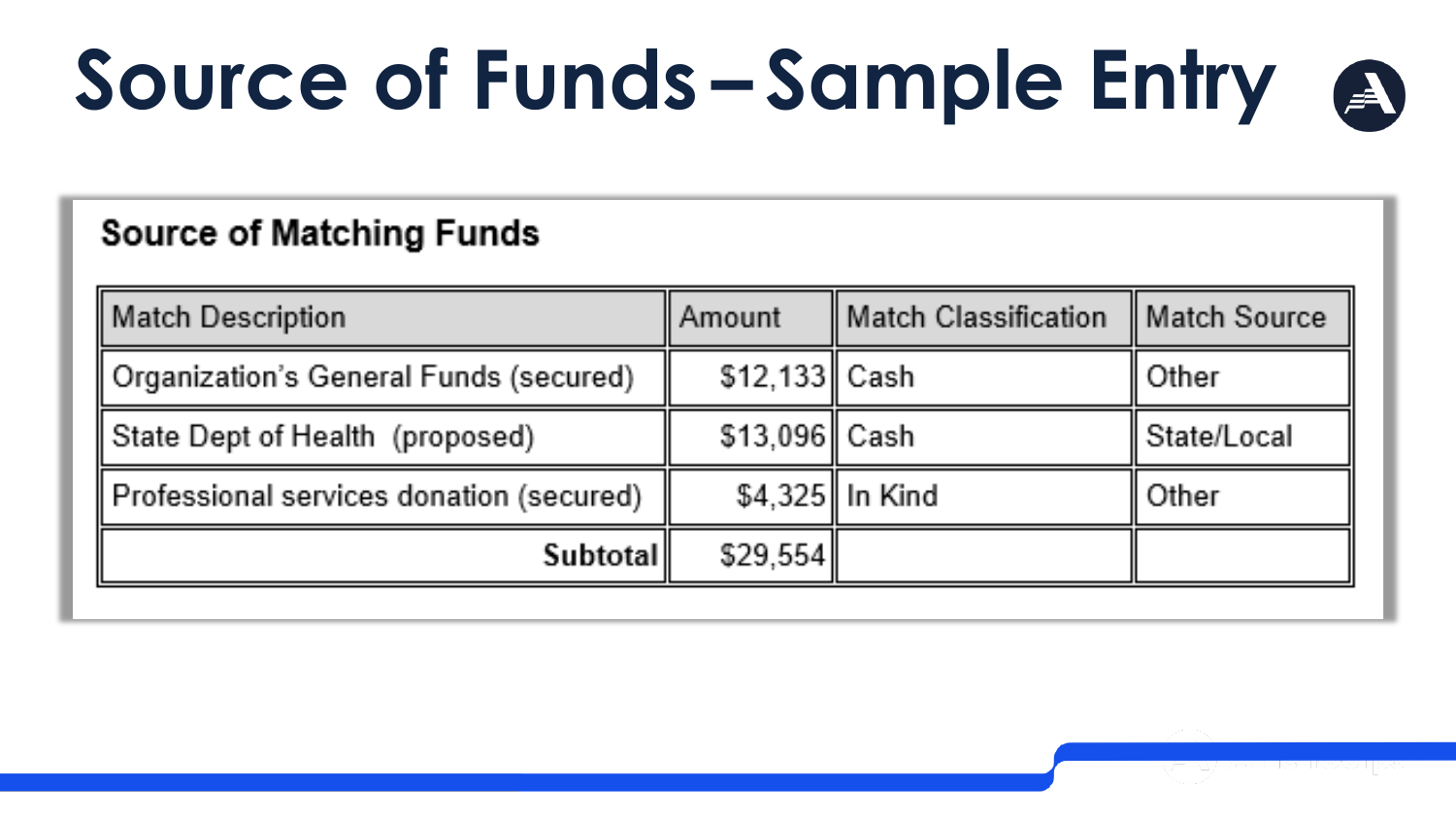# **Budgeting Tips**

- Meet AmeriCorps cost guidelines
	- Maximum and minimum living allowances
	- ≤ Maximum Cost per MSY
	- Sources of all budgeted match
- Include
	- Required expenses
	- Adequate/accurate calculations and explanations
	- Allowable costs only
- $\overline{\phantom{0}}$ • Align with stated program goals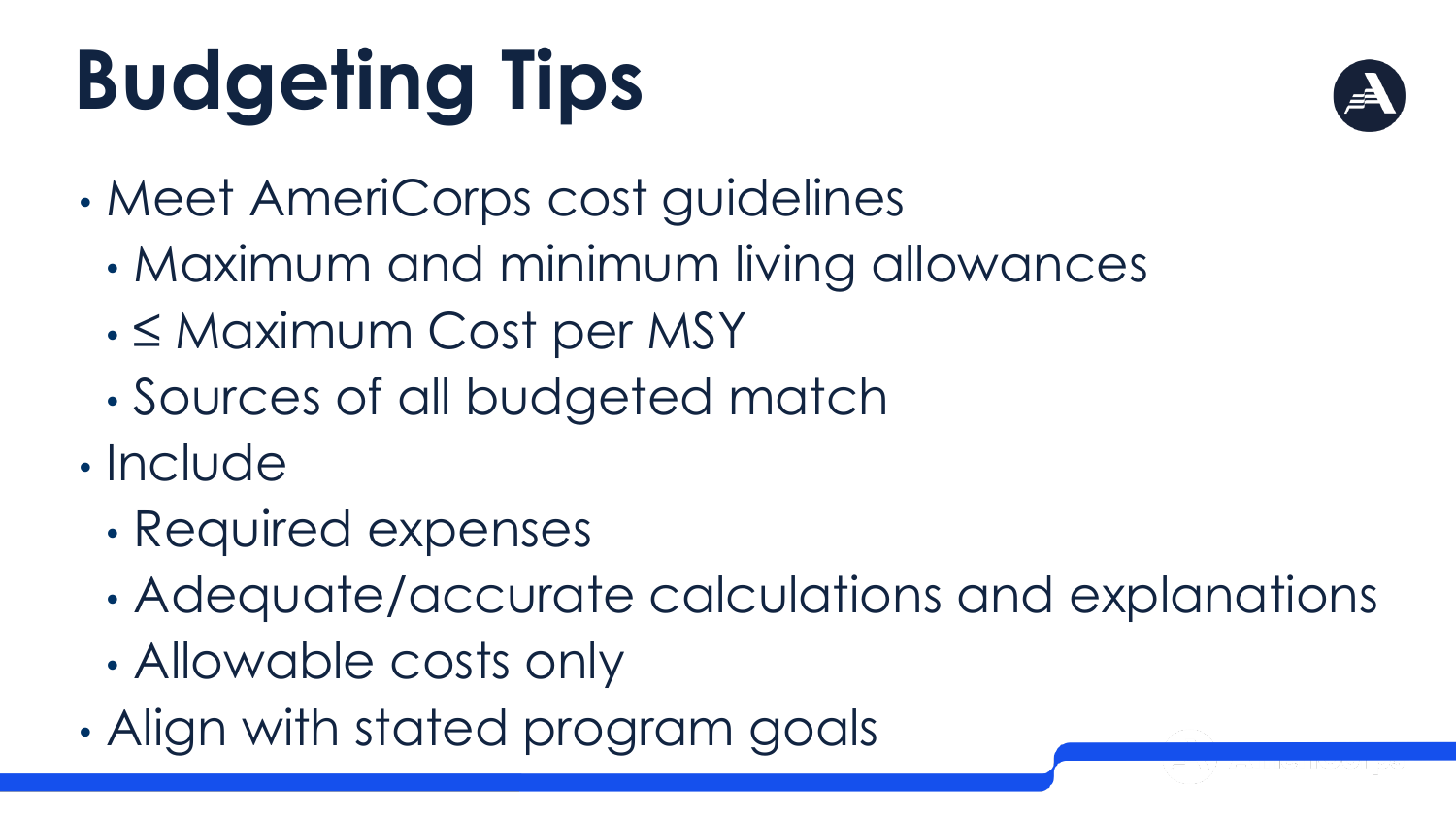## **Have you…**



- Established or renewed your SAM (System for Award Management) registration?
- Emailed your Operational and Financial Management Survey?
- Submitted your single audit and 990?
- Entered your Negotiated Indirect Cost Rate Agreement details in eGrants?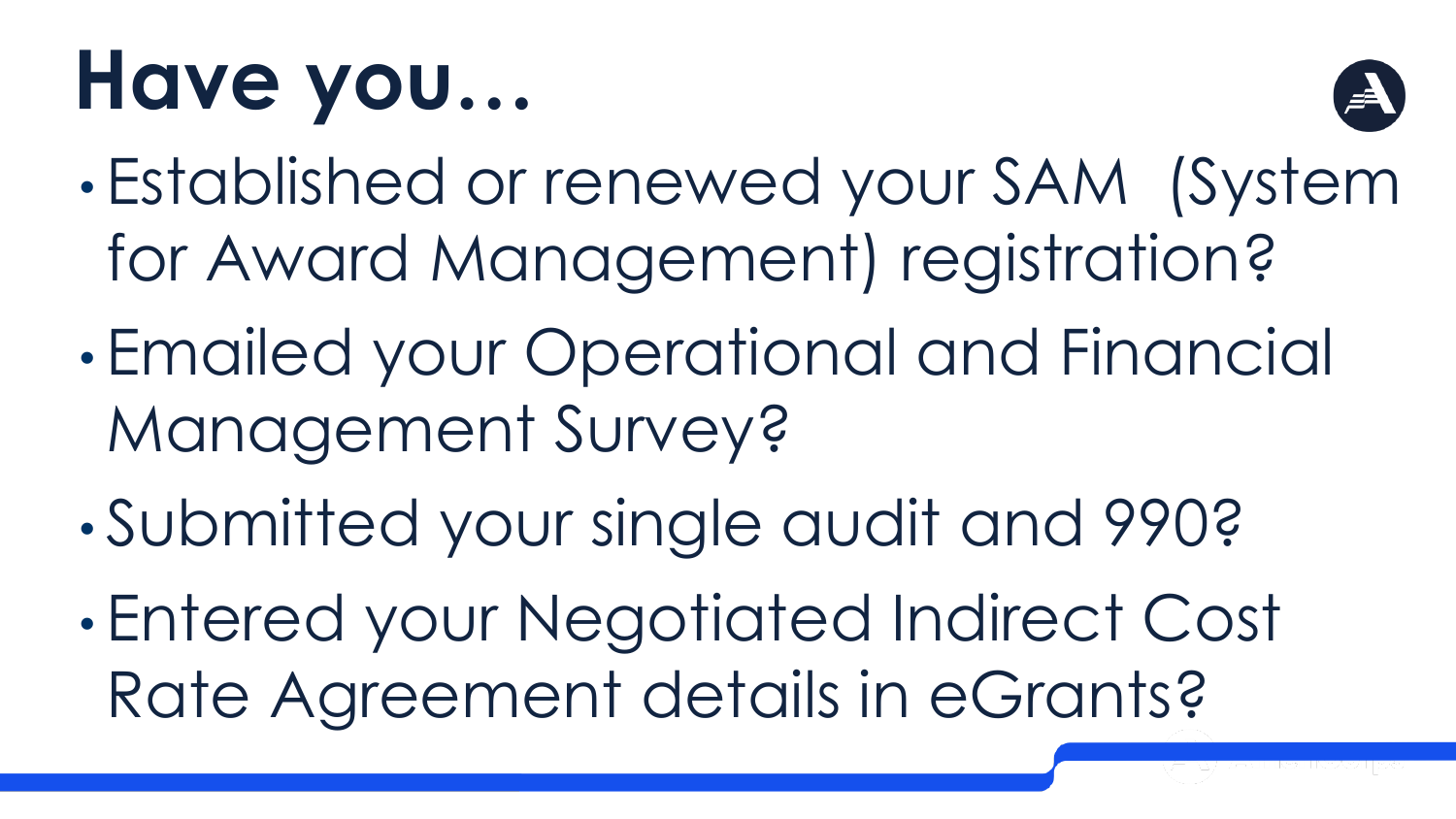## **eGrants Messages**



- Warning: Can submit but budget may not be compliant
- Error: Cannot proceed until data is edited

### **eGrants technical assistance** AmeriCorps Hotline: **800-942-2677**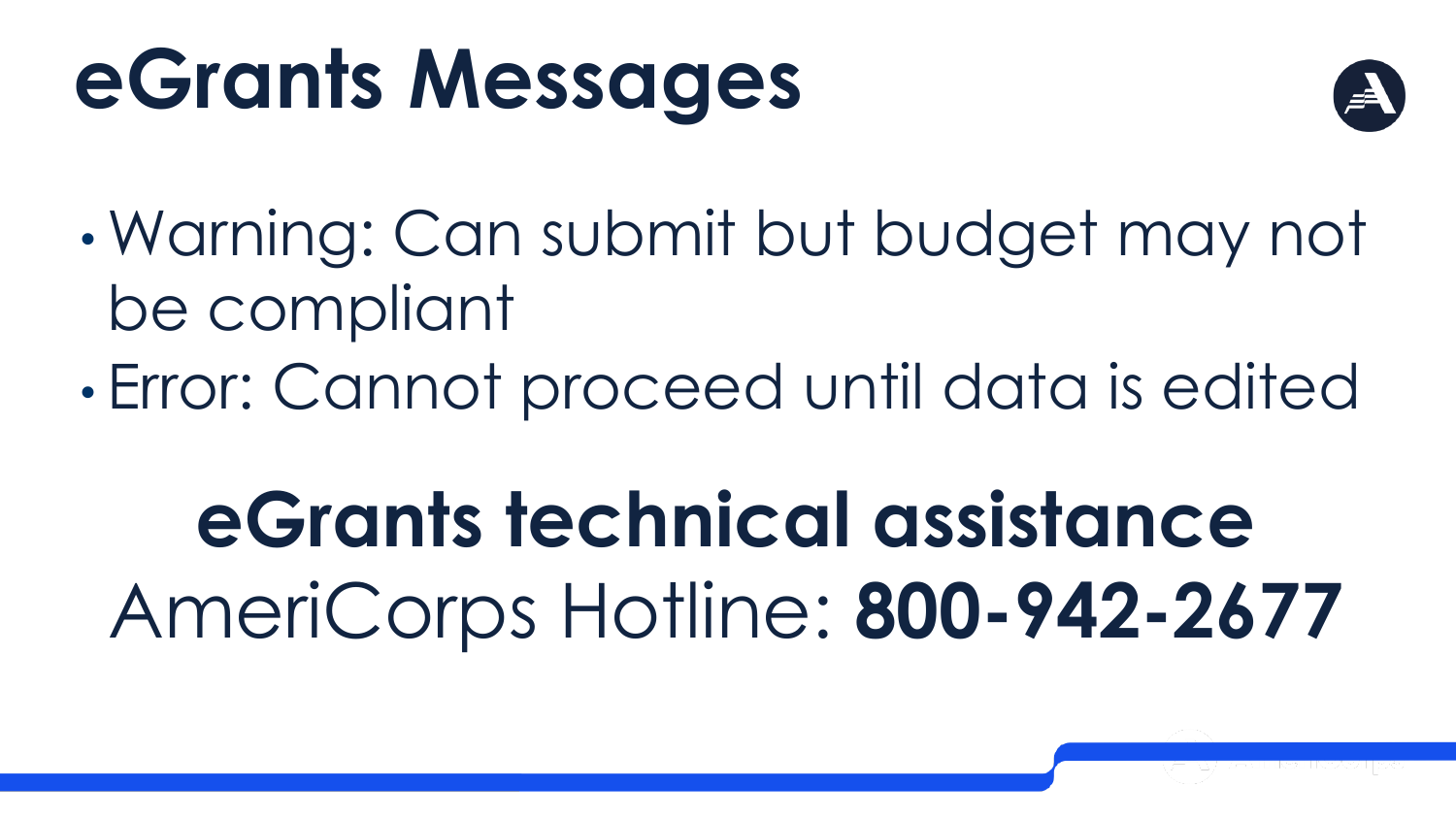# **Quality Assurance Check**



- Follow instructions in NOFO
- Include allowable, reasonable, necessary, and allocable costs, as defined by 2 CFR 200
- Estimate resources needed to achieve program goals
- Organize narrative to fit budget categories
- Provide adequate descriptions
- 21 Check your math